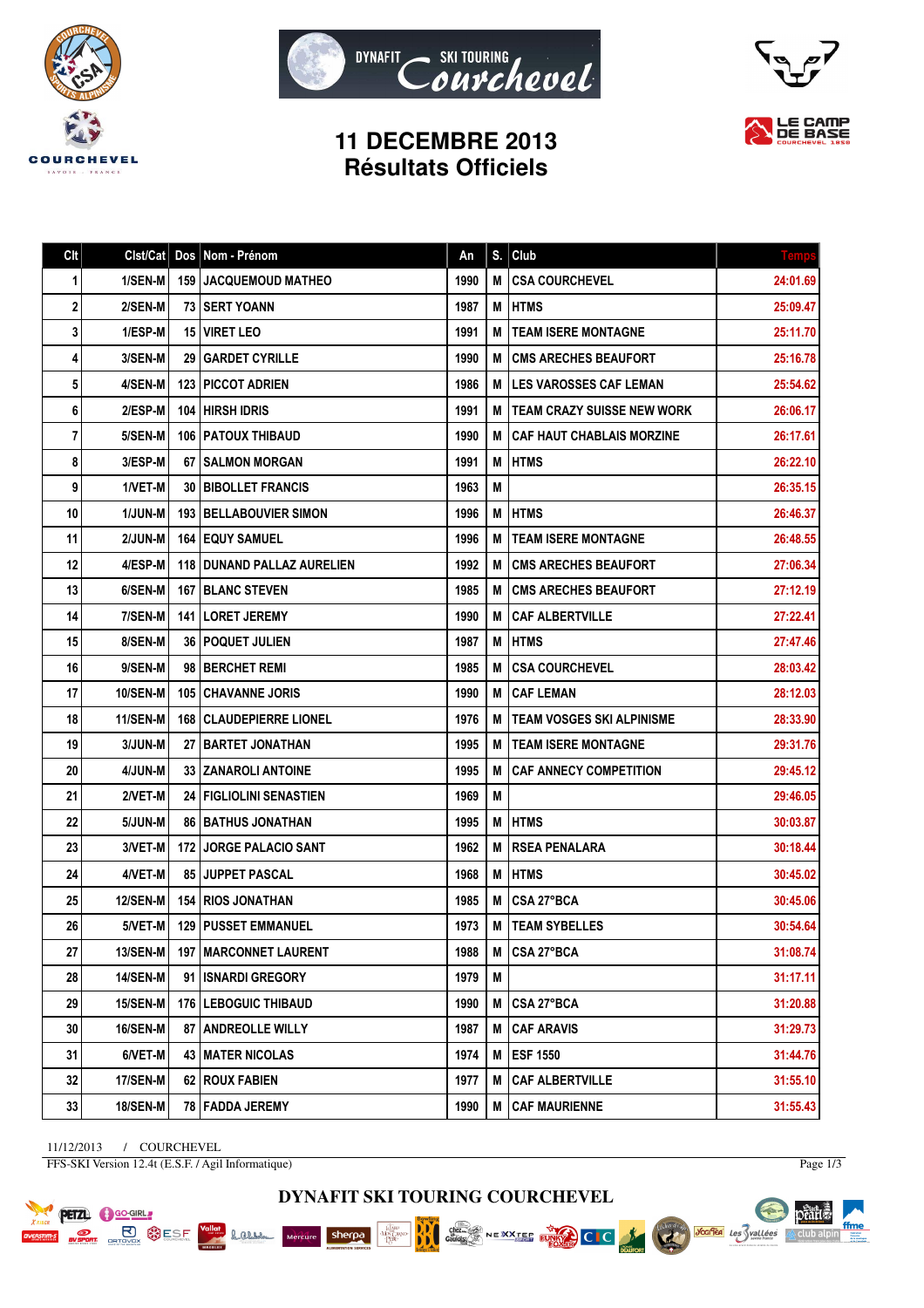## **DYNAFIT SKI TOURING COURCHEVEL**

11/12/2013 / COURCHEVEL FFS-SKI Version 12.4t (E.S.F. / Agil Informatique)

| Cl <sub>t</sub> | Cist/Cat   Dos  |     | Nom - Prénom                     | An   | S. | Club                              | <b>Temps</b> |
|-----------------|-----------------|-----|----------------------------------|------|----|-----------------------------------|--------------|
| 34              | 19/SEN-M        | 7 I | CHARVOZ FLORIAN                  | 1985 | М  | <b>CAF MAURIENNE</b>              | 32:05.02     |
| 35              | 1/SEN-F         |     | <b>89 I MANEGLIA MARION</b>      | 1982 | F  | <b>CHAMONIX SKI CLUB</b>          | 32:12.95     |
| 36              | 20/SEN-M        |     | <b>34 BOIS MICHAEL</b>           | 1975 | М  | <b>TEAM SYBELLES</b>              | 32:22.70     |
| 37              | 7/VET-M         |     | <b>132   LAMARQUE CHRISTIAN</b>  | 1969 | М  | <b>CAF FAVERGES</b>               | 32:55.79     |
| 38              | 8/VET-M         |     | <b>81 CANALI WILLIAM</b>         | 1960 | М  |                                   | 33:06.40     |
| 39              | 21/SEN-M        |     | 126   SIBUE OLIVIER              | 1987 | М  | <b>CAF MAURIENNE</b>              | 34:19.45     |
| 40              | 5/ESP-M         |     | <b>37 I FATA JORDAN</b>          | 1992 | М  | <b>CAF ANNECY COMPETITION</b>     | 34:42.33     |
| 41              | 1/JUN-F         |     | <b>26 GAYET ELISA</b>            | 1995 | F  | <b>PYRENEES CATALANES</b>         | 34:47.81     |
| 42              | 9/VET-M         |     | 41   DEVOS LAURENT               | 1963 | М  | <b>CAF FAVERGES</b>               | 34:54.98     |
| 43              | 10/VET-M        |     | <b>61 FERVENTIN STEPHANE</b>     | 1967 | М  | <b>CAF FAVERGES</b>               | 35:18.43     |
| 44              | <b>11/VET-M</b> |     | <b>18   FALCOZ JEAN PIERRE</b>   | 1971 | М  | <b>CSA COURCHEVEL</b>             | 35:40.38     |
| 45              | 1/VET-F         |     | <b>112 GACHET CHRISTINE</b>      | 1971 | F  | <b>TEAM ISERE MONTAGNE</b>        | 35:42.67     |
| 46              | <b>22/SEN-M</b> |     | <b>59 I FASSIER YOANN</b>        | 1988 | М  | <b>CAF ALBERTVILLE</b>            | 36:00.08     |
| 47              | <b>23/SEN-M</b> |     | <b>45 MOUREY BENOIT</b>          | 1983 | М  |                                   | 36:26.86     |
| 48              | <b>24/SEN-M</b> |     | <b>191 I SIBUE SEBASTIEN</b>     | 1984 | М  | <b>CAF MAURIENNE</b>              | 36:56.60     |
| 49              | 1/CAD-F         |     | 52   MIQUET LAURINE              | 1997 | F  | <b>TEAM ISERE MONTAGNE</b>        | 37:32.49     |
| 50              | 12/VET-M        |     | <b>143 COUILLARD YANN</b>        | 1971 | М  | <b>CSA COURCHEVEL</b>             | 37:42.40     |
| 51              | 25/SEN-M        |     | <b>134 MINGEON FABIEN</b>        | 1986 | М  | <b>VEO 2000</b>                   | 37:51.98     |
| 52              | 13/VET-M        |     | 65   LECERF LAURENT              | 1971 | M  |                                   | 38:16.85     |
| 53              | 14/VET-M        |     | <b>194 GEORGES ROLAND</b>        | 1959 | М  | <b>GUIDE COURCHEVEL</b>           | 38:20.59     |
| 54              | 2/VET-F         |     | <b>20   BAU GERALDINE</b>        | 1970 | F  |                                   | 38:33.33     |
| 55              | 15/VET-M        |     | <b>183   VIAL YVON</b>           | 1953 | М  | <b>VEO 2000</b>                   | 39:17.29     |
| 56              | 16/VET-M        |     | <b>13 FILLATRE GERALD</b>        | 1966 | М  | <b>CSA COURCHEVEL</b>             | 40:09.83     |
| 57              | 26/SEN-M        |     | <b>46   VANNESSON JULIEN</b>     | 1987 | M  |                                   | 40:38.68     |
| 58              | 17/VET-M        |     | <b>137 GUILLONNET JEAN LOUIS</b> | 1960 | M  |                                   | 41:10.70     |
| 59              | 2/JUN-F         |     | 93   FERRAND PAULINE             | 1996 | F  |                                   | 41:41.56     |
| 60              | $2/CAD-F$       |     | <b>163 LE BŒUF NYSSEN FELIA</b>  | 1998 | F  | <b>CAF</b>                        | 42:00.57     |
| 61              | 3/VET-F         |     | <b>66 BARTNICKI MIREILLE</b>     | 1970 | F  | <b>HTMS</b>                       | 42:30.58     |
| 62              | 4/VET-F         |     | <b>155   BODDELE EMMANUELLE</b>  | 1971 | F  |                                   | 43:03.90     |
| 63              | 18/VET-M        |     | 21   CHRETIEN FLORENT            | 1972 | M  |                                   | 44:02.49     |
| 64              | <b>19/VET-M</b> |     | 171   BELLM RAY                  | 1950 | M  |                                   | 44:18.51     |
| 65              | <b>27/SEN-M</b> |     | <b>192 GAULEN SEBASTIEN</b>      | 1978 | M  | <b>CAF MOUTIERS</b>               | 45:18.34     |
| 66              | 20/VET-M        |     | 55   MUGNIER PHILIPPE            | 1959 | М  | <b>ESF 1850</b>                   | 45:35.23     |
| 67              | 21/VET-M        |     | <b>175 SULLICE JEAN MARC</b>     | 1964 | M  |                                   | 45:48.04     |
| 68              | $5/VET-F$       |     | <b>144   DILLENSEGER CATHY</b>   | 1972 | F  |                                   | 45:52.26     |
| 69              | <b>22/VET-M</b> |     | <b>117   REYNIER JEAN-MICHEL</b> | 1967 | M  | <b>ATHLETIQUE SPORTS MOUTIERS</b> | 46:38.48     |
| 70              | $1/BEN-M$       |     | <b>130   NORMAND GASPARD</b>     | 2003 | М  |                                   | 48:00.48     |
| 71              | 6/VET-F         |     | <b>71   MONGELLAZ MICHELE</b>    | 1956 | F  |                                   | 48:36.10     |